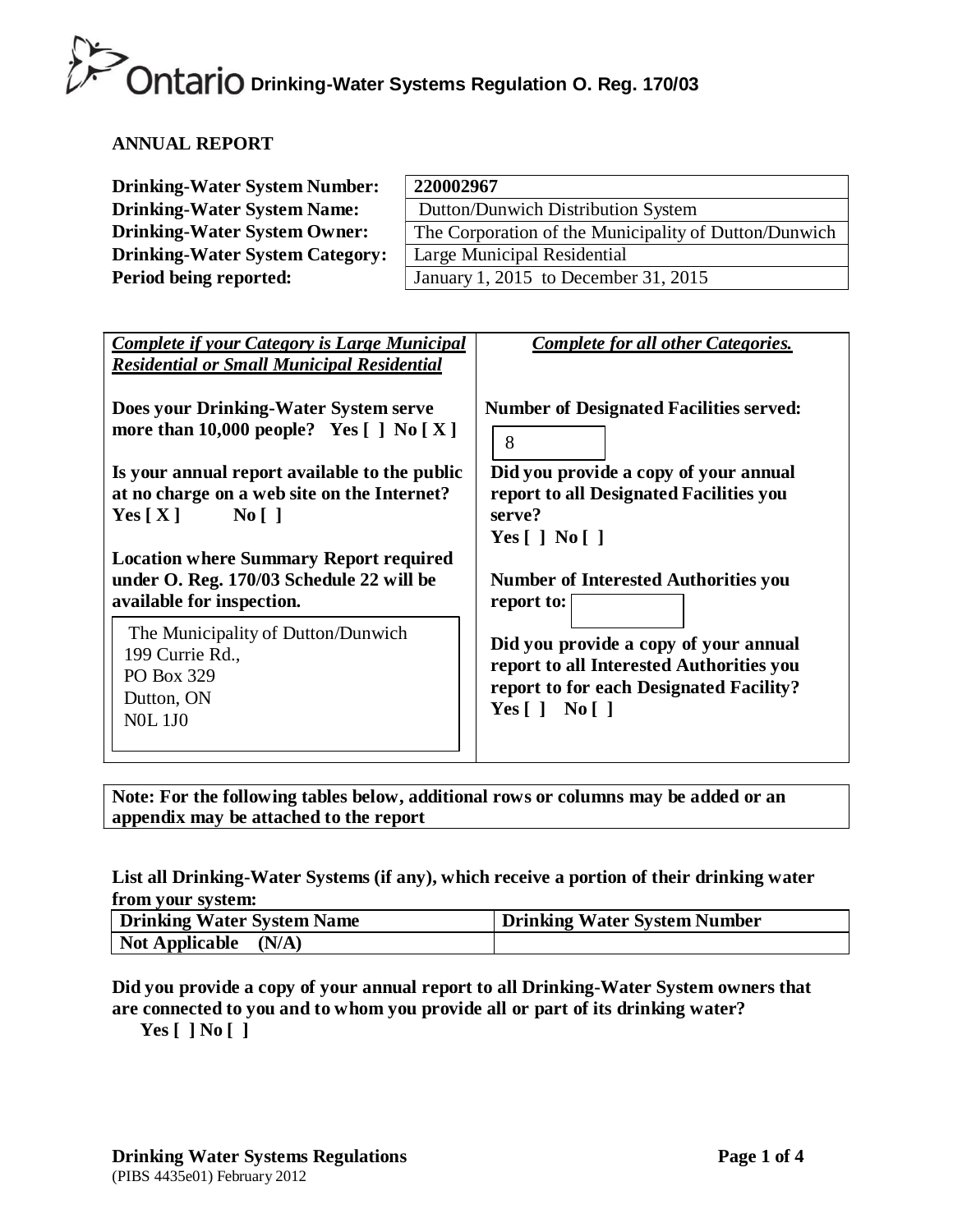**Indicate how you notified system users that your annual report is available, and is free of charge.**

- **[ X ] Public access/notice via the web**
- **[ X ] Public access/notice via Government Office**
- **[ ] Public access/notice via a newspaper**
- **[ ] Public access/notice via Public Request**
- **[ ] Public access/notice via a Public Library**
- **[ X] Public access/notice via other method – Notice sent out in Municipal Water Bills**

### **Describe your Drinking-Water System**

**The Dutton/Dunwich Distribution System is classified as a large municipal system, with approximately 1507 customers, serving the former Village of Dutton, the former hamlets of Wallacetown, Iona and Iona Station and a large portion of the rural area of the former Township of Dunwich.**

**List all water treatment chemicals used over this reporting period** 

**Sodium Hypochlorite**

### **Were any significant expenses incurred to?**

- **[ X ]** Install required equipment
- **[ X ]** Repair required equipment
- **[ X ]** Replace required equipment

**Please provide a brief description and a breakdown of monetary expenses incurred**

**There were a few leaks that occurred at the property lines (curb stops). Municipal prevention backflow program started in 2010 still ongoing. Installation of 100mm(4") Watermain Extension approximately 241m on Celtic line west with an automatic blow off device installed on the end.**

**Installed two new Auto Flushers, One at the end of Duff line West and the other one at the end of Celtic line West. Also Installed 4 new sampling stations in the Municipality. Now own, operate, and maintain the Iona Interconnect Re-Chlorination Station. Shortened hydrant lead and replaced fire hydrant at the OPP Station on Currie Rd.** 

**Provide details on the notices submitted in accordance with subsection 18(1) of the Safe Drinking-Water Act or section 16-4 of Schedule 16 of O.Reg.170/03 and reported to Spills Action Centre**

| <b>Incident</b> | <b>Parameter</b> | <b>Result</b> | Unit of        | <b>Corrective Action</b> | Corrective         |
|-----------------|------------------|---------------|----------------|--------------------------|--------------------|
| Date            |                  |               | <b>Measure</b> |                          | <b>Action Date</b> |
| N/A             | N/A              | N/A           | N/A            | N/A                      | N/A                |
|                 |                  |               |                |                          |                    |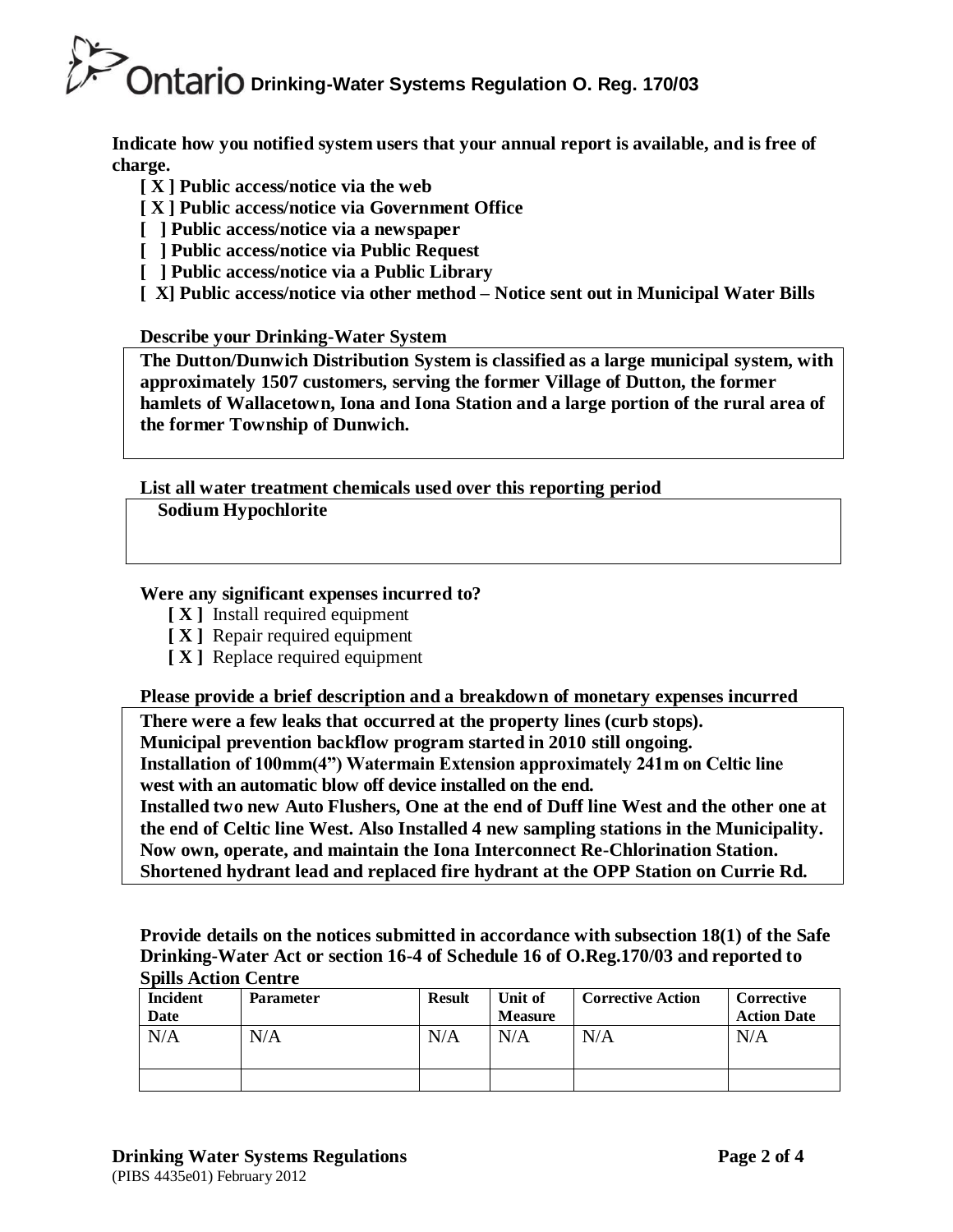### **Microbiological testing done under the Schedule 10, 11 or 12 of Regulation 170/03, during this reporting period.**

| ັ                   | ິ<br><b>Number</b><br>of<br><b>Samples</b> | Range of E.Coli<br><b>Or Fecal</b><br><b>Results</b><br>$(min #)$ - $(max #)$ | <b>Range of Total</b><br><b>Coliform</b><br><b>Results</b><br>$(min #)-(max #)$ | <b>Number</b><br>of HPC<br><b>Samples</b> | <b>Range of HPC</b><br><b>Results</b><br>$(min #)-(max #)$ |
|---------------------|--------------------------------------------|-------------------------------------------------------------------------------|---------------------------------------------------------------------------------|-------------------------------------------|------------------------------------------------------------|
| Raw                 | N/A                                        |                                                                               |                                                                                 |                                           |                                                            |
| <b>Treated</b>      | N/A                                        |                                                                               |                                                                                 |                                           |                                                            |
| <b>Distribution</b> | 210                                        | $-$ 0<br>$_{0}$                                                               | $-0$                                                                            | 52                                        | - 30                                                       |

### **Operational testing done under Schedule 7, 8 or 9 of Regulation 170/03 during the period covered by this Annual Report.**

|                        |                 | Number of<br>Grab<br><b>Samples</b> | <b>Range of Results</b><br>$(min #)-(max #)$ | Unit Of<br><b>Measure</b> | $\angle$ <i>NOTE: For</i><br> continuous |
|------------------------|-----------------|-------------------------------------|----------------------------------------------|---------------------------|------------------------------------------|
| <b>Turbidity</b>       |                 | N/A                                 |                                              |                           | monitors use 8760                        |
| <b>Free Chlorine</b>   |                 | 1,706                               | $.41 - 2.00$                                 | mg/L                      | as the number of                         |
| <b>Continuous Free</b> | <b>Dutton</b>   | 8760                                | $0.00 - 5.00$                                | mg/L                      | samples.                                 |
| <b>Cl Monitoring</b>   | <b>Iona</b> In  | 8760                                | $0.32 - 5.00$                                |                           |                                          |
|                        | <b>Iona Out</b> | 8760                                | $0.02 - 7.81$                                |                           |                                          |

**\*There were a few instances in 2015 when the water distribution free chlorine residual was recorded below 0.05mg/L by the continuous online analyzers. Each of these events coincided with operational alarm testing, loss of power or equipment failure etc. and did not reflect the actual free chlorine residual maintained in the distribution system.**

*NOTE: Record the unit of measure if it is not milligrams per litre.*

### **Summary of additional testing and sampling carried out in accordance with the requirement of an approval, order or other legal instrument.**

| Date of legal instrument | <b>Parameter</b> | <b>Date Sampled</b> | <b>Result</b> | <b>Unit of Measure</b> |
|--------------------------|------------------|---------------------|---------------|------------------------|
| issued                   |                  |                     |               |                        |
| N/A                      |                  |                     |               |                        |
|                          |                  |                     |               |                        |

### **Summary of lead testing under Schedule 15.1 during this reporting period**

(applicable to the following drinking water systems; large municipal residential systems**,** small municipal residential systems, and non-municipal year-round residential systems)

| <b>Location Type</b> | Number of<br><b>Samples</b> | <b>Range of Lead</b><br><b>Results</b><br>$(min#) - (max)$ | Unit of<br><b>Measure</b> | Number of<br><b>Exceedances</b> |
|----------------------|-----------------------------|------------------------------------------------------------|---------------------------|---------------------------------|
| <b>Plumbing</b>      | N/A                         | N/A                                                        | ug/L                      | N/A                             |
| <b>Distribution</b>  | N/A                         | N/A                                                        | ug/L                      | N/A                             |